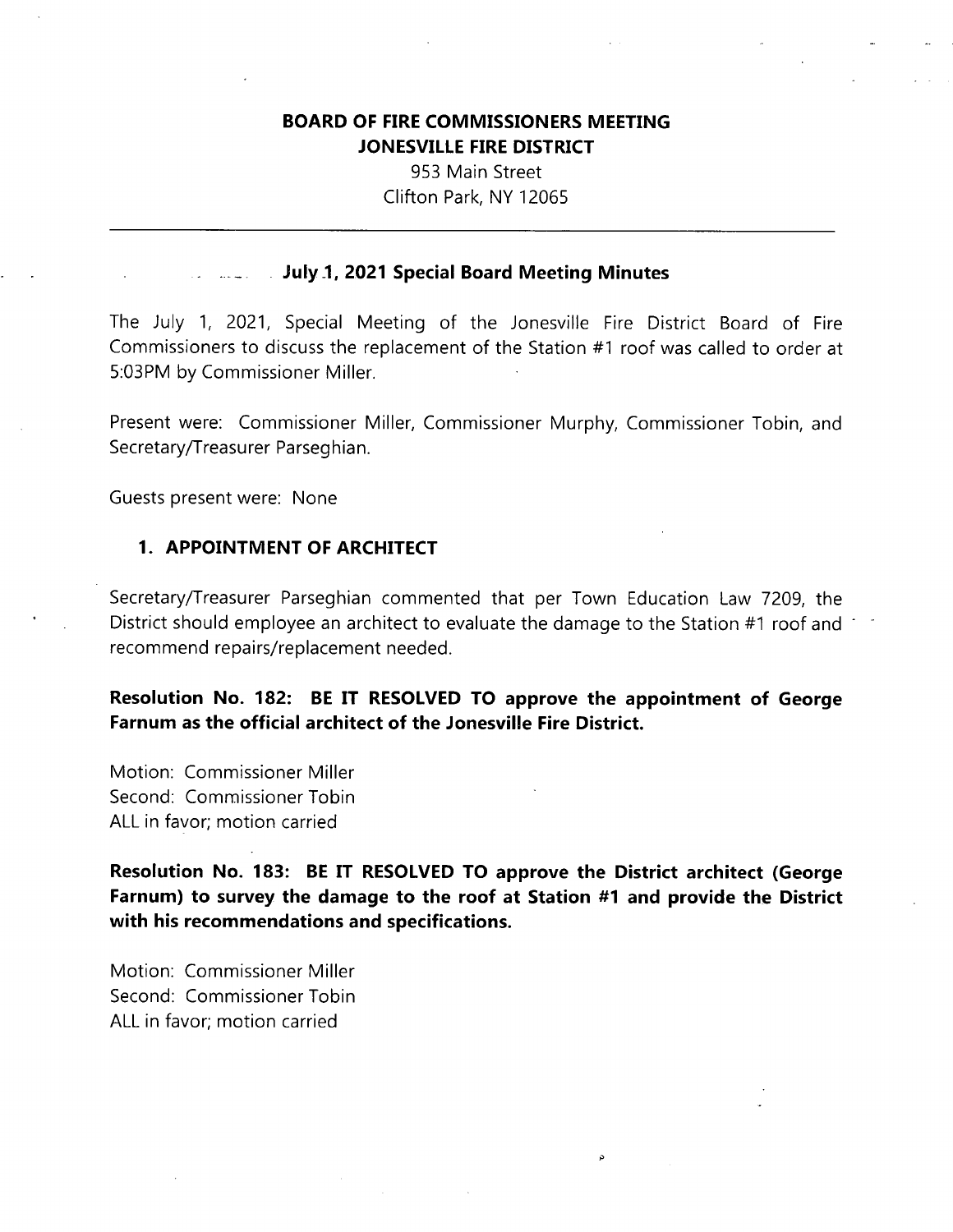## **2. ARCHITECT PROPOSAL**

Secretary/Treasurer Parseghian commented that Purchasing Director Adams will schedule <sup>a</sup> time tomorrow and/or beginning of next week for the District architect to come Station #1 to assess the damages to the roof and provide the District with his recommendations/assessment, advertising for sealed bids for the project upon receipt of. the architect's recommendations. She requested permission to move forward with

**Resolution No. 184: BE IT RESOLVED TO accept the recommendations of the District architect (George Farnum) regarding the damage to the roof at Station #11 and upon receipt of the recommendations move forward with advertising for sealed bids for the repair/replacement of the roof at Station #1**.

Motion: Commissioner Miller Second: Commissioner Tobin ALL in favor; motion carried

## **3. PAYMENT OF ARCHITECT**

Secretary/Treasurer Parseghian requested approval for payment of the fee to District architect George Farnum upon receipt of the invoice in the event payment is needed in advance of the proposal.

**Resolution No. 185: BE IT RESOLVED TO approval of payment of the fee to District architect George Farnum upon receipt of the invoice for his surveillance of the damages to the roof at Station #1, in the event payment is needed in advance of the recommendation report.**

Motion: Commissioner Miller Second: Commissioner Tobin ALL in favor; motion carried

# **4. SEALED BID NOTICE**

Secretary/Treasurer Parseghian commented that in the event the damages exceed \$20,000 (purchase contract) or \$35,000 (public works), that the District needs to go out to bid for roofing companies. She further commented the bid specs should be based on the District architect's recommendations.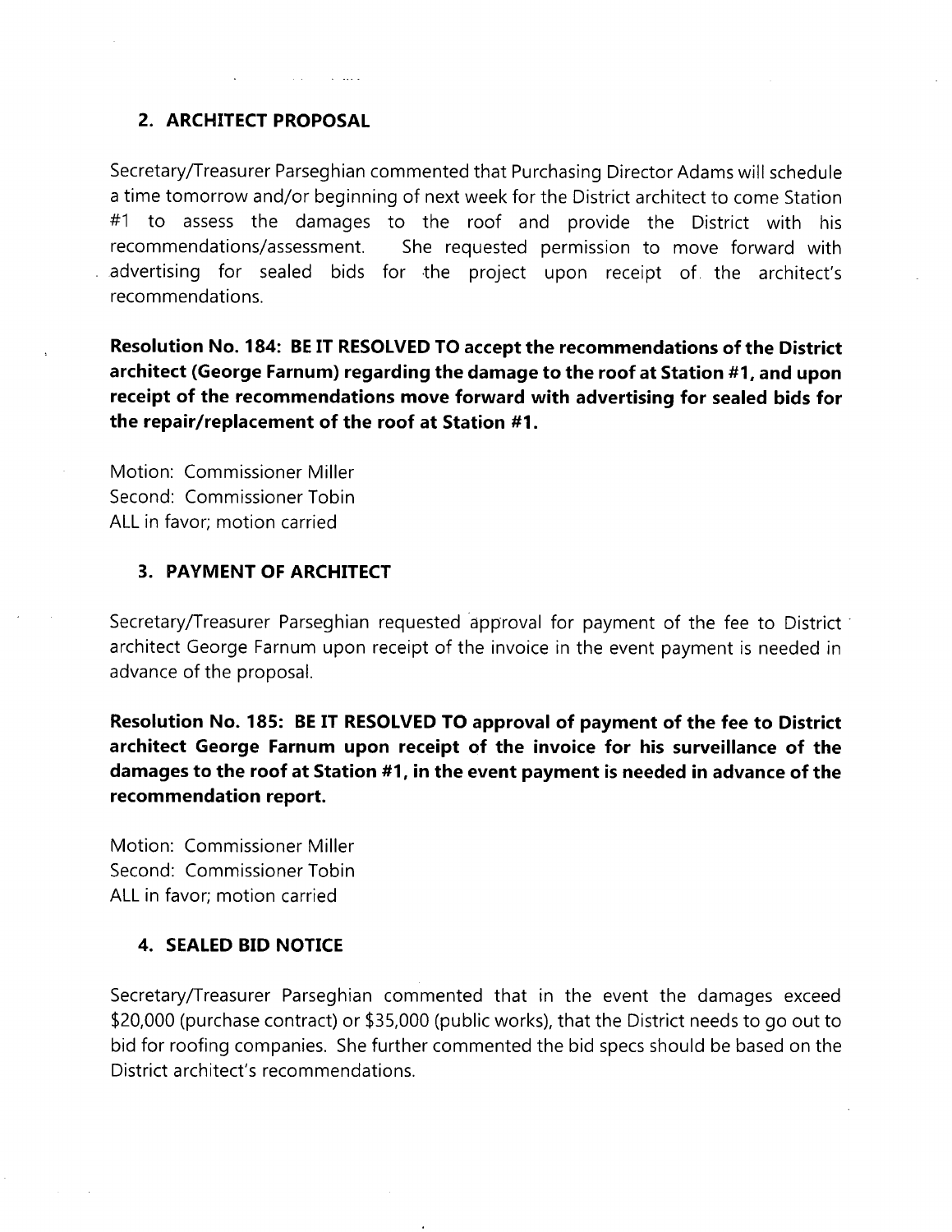**Resolution No. 186: BE IT RESOLVED TO put an advertisement in the District newspaper and to accept sealed bids for the Station #1 roof project.**

Motion: Commissioner Miller Second: Commissioner Tobin ALL in favor; motion carried

# **5. BUILDING RESERVE FUND REFERENDUM**

Secretary/Treasurer Parseghian suggested that the funding for the Station #1 roof project come from the Building Reserve Fund and requested a permissive referendum be placed in the District newspaper.

**Resolution No. 187: BE IT RESOLVED TO take up to \$60,000 from the Building Reserve Fund for Station #1 roof project, and to place a permissive referendum for such in the District newspaper.**

Motion: Commissioner Tobin Second: Commissioner Murphy ALL in favor; motion carried

# **6. GENERAL FUND INTERIM USE, IF NECESSARY**

Secretary/Treasurer Parseghian requested if the appointed roofing company needed payment for any portion of the project prior to the expiration of the permissive referendum that funding could come from the General Fund and later be reimbursed to the General Fund from the Building Reserve Fund.

**Resolution No. 188: BE IT RESOLVED TO take up to \$60,000 from the General Fund, later to be reimbursed by the Building Reserve Fund, if any portion of the Station #1 roof project needed to be funded prior to the expiration of the permissive referendum.**

Motion: Commissioner Tobin Second: Commissioner Murphy ALL in favor; motion carried